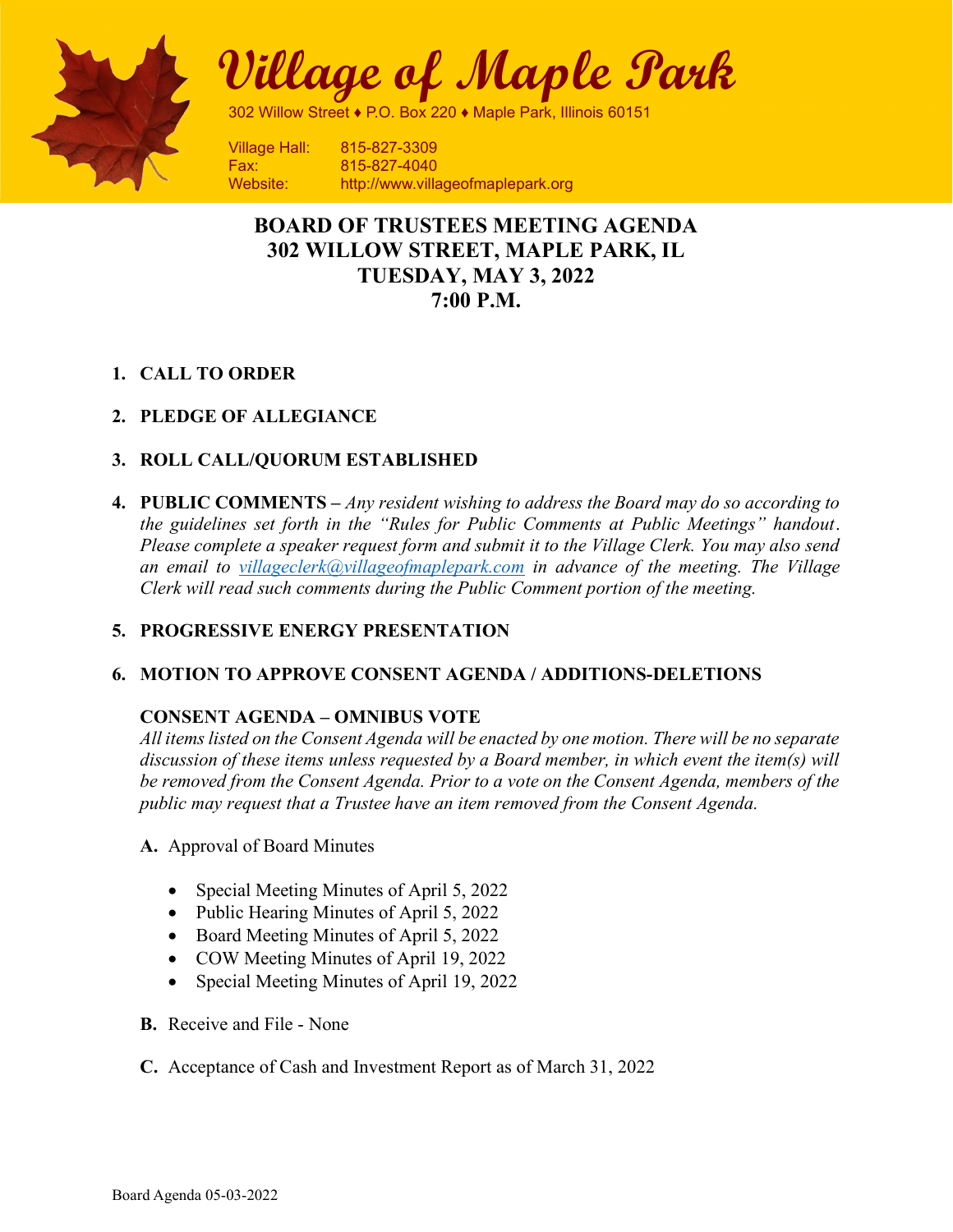Agenda Board of Trustees Meeting May 3, 2022 Page 2 of 4

**D.** Approval of Bills Payable and Manual Check Register # 815

| <b>ACCOUNTS PAYABLE:</b> | \$55,021.42 |
|--------------------------|-------------|
| MANUAL CHECKS:           | 4,469.53    |
| TOTAI:                   | \$59,490.95 |

- E. Approval of Travel, Meals, Lodging for Elected Officials /Employees
	- Metro West Legislative Drive Down on March 23, 2022 and March 24, 2022 for Suzanne Fahnestock. Metro West Charge (including some meals) of \$100.00, Parking Fees of \$21.00, and Hotel of \$129.96; for a total cost of \$250.96. \$100.00 for Metro West and \$150.96 on a Visa Bill dated March 28, 2022 (All expenses are included on the May 3, 2022 warrant list).
	- Metro West Legislative Drive Down on March 23, 2022 and March 24, 2022 for Dawn Wucki-Rossbach. Metro West Charge (including some meals) of \$100.00, Additional meal \$10.05, Hotel of \$129.96, Car Rental for \$163.30, and Fuel & Tolls for \$79.33; for a total cost of \$482.64. \$100.00 for Metro West, \$13.85 reimbursed to Dawn Wucki-Rossbach, and \$368.79 on a Visa Bill dated March 28, 2022 (All expenses are included on the May 3, 2022 warrant list).

#### 7. PROCLAMATIONS

- A. PROCLAMATION 2022-01 PUBLIC WORKS WEEK
- B. PROCLAMATION 2022-02 MUNICIPAL CLERKS WEEK
- C. PROCLAMATION 2022-03 LAW ENFORCEMENT WEEK
- 8. FINANCIAL REPORT
- 9. LEGAL REPORT
- 10. VILLAGE ADMINISTRATOR REPORT
- 11. POLICE DEPARTMENT REPORT
- 12. PUBLIC WORKS REPORT
- 13. ENGINEERING REPORT
- 14. OLD BUSINESS
- 15. NEW BUSINESS
	- A. CONSIDERATIONS
		- 1. DISCUSSION ON THE SPECIAL EVENTS ORDINANCE AND FACILITIES RENTAL APPLICATION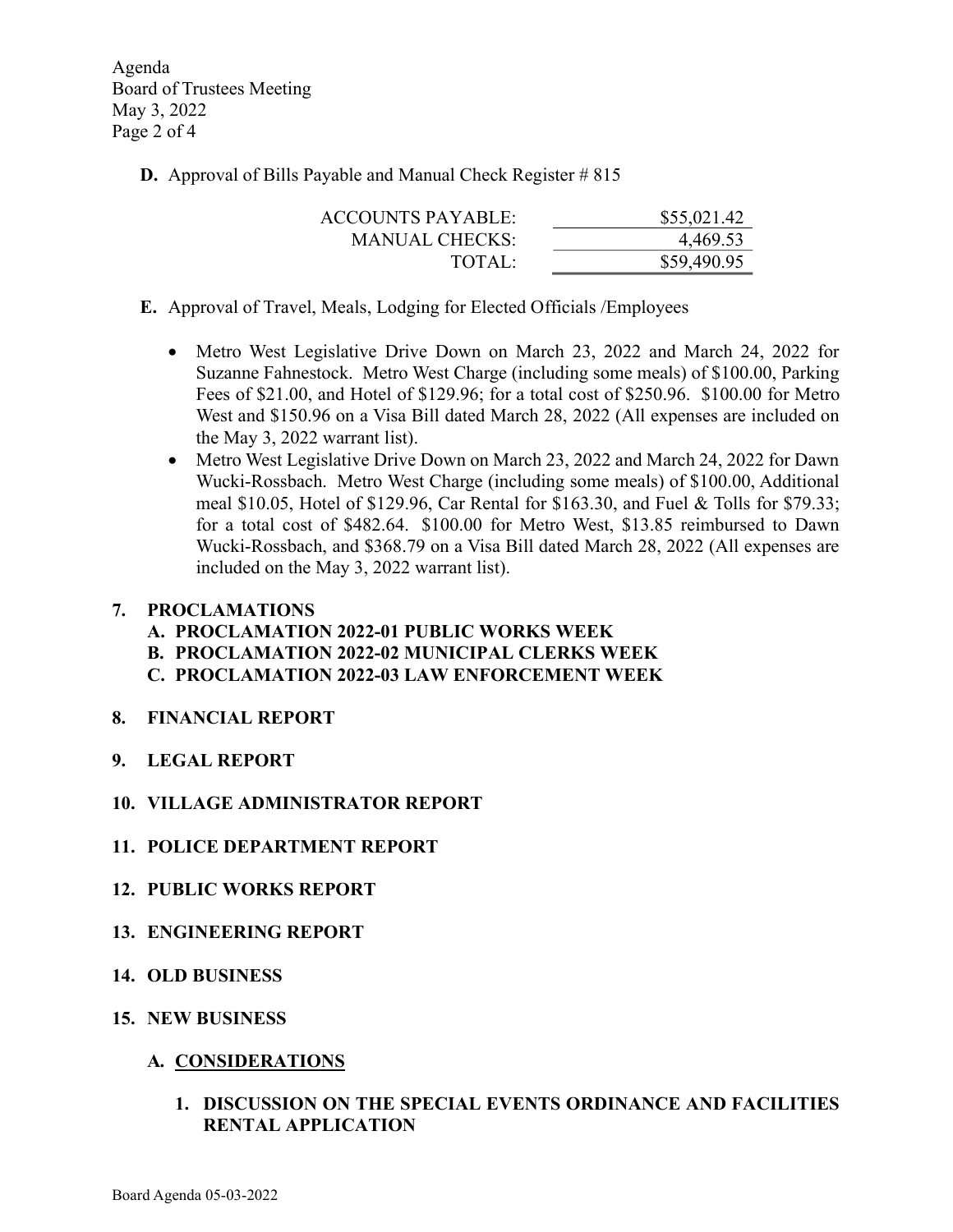Agenda Board of Trustees Meeting May 3, 2022 Page 3 of 4

#### 16. RESOLUTIONS

### A. RESOLUTION 2022-14 AUTHORIZING THE VILLAGE PRESIDENT TO ENTER INTO AN AGREEMENT WITH BLACKBOARD, INC. FOR THE RENEWAL OF THE AGREEMENT FOR GOVERNMENT UNLIMITED EMERGENCY AND OUTREACH MESSAGING SERVICES

This Resolution authorizes the renewal of the Blackboard Connect Program for the Village's Emergency and Outreach Message System.

### B. RESOLUTION 2022-15 AUTHORIZING THE VILLAGE PRESIDENT OR HER DESIGNEE TO APPROVE A CONTRACT WITH THE LOWEST COST ELECTRICITY PROVIDER FOR VILLAGE FACILITIES FOR A PERIOD OF 48 **MONTHS**

This Resolution authorizes the Village President to sign a contract with the lowest cost electric provider for electricity for Village facilities.

### 17. ORDINANCES

### A. ORDINANCE 2022- 11 AN ORDINANCE MODIFYING CERTAIN PROVISIONS OF TITLE 4, "LIQUOR CONTROL," SECTON 4-2-8: "CLASSIFICATION; FEES AND NUMBER OF LICENSES" PARAGRAPHS A, B, C, G, H,I OF THE VILLAGE CODE OF MAPLE PARK, ILLINOIS

This Ordinance re-inserts the language regarding liquor license fees back to into the Village code.

#### 18. VILLAGE PRESIDENT REPORT

#### 19. TRUSTEE REPORT

#### 20. EXECUTIVE SESSION

#### A. 5 ILCS 120/2 (c)

The appointment, employment, compensation, discipline, performance, or dismissal of specific employees of the public body or legal counsel for the public body, including hearing testimony on a complaint lodged against an employee of the public body or against legal counsel for the public body to determine its validity.